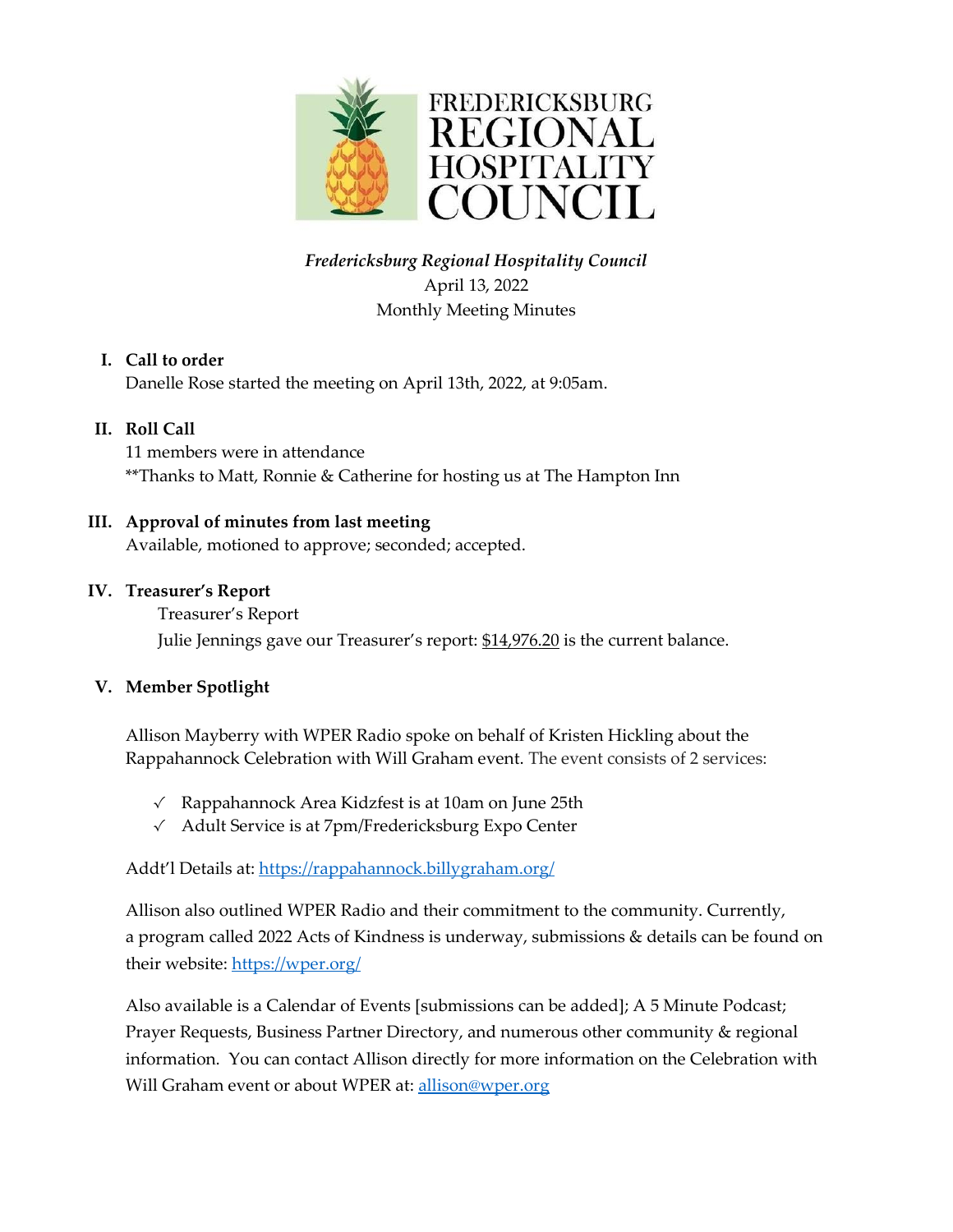- **❖** May Awards Luncheon
	- √ Stevenson Ridge on May 25th/11:30am-1:30pm
	- $\checkmark$  Cost: \$25.25 (online) or \$24 (cash/check) pp; FRHC will cover cost of winners
	- √ Nomination Forms/Tickets/Flyer: See: <https://fredrhc.com/awards-luncheon/>
	- $\checkmark$  Nominees ask they attend & read/present the winning award
	- √ Items for gift basket giveaways (to winners): notify Danelle, Lindsay or Joyce (anything you'd like to donate is appreciated)
	- √ Please spread the word & plan on attending!
- ❖ Job Fair News
	- √ April 27th 4-7pm @ the Fredericksburg Expo
	- $\checkmark$  Voted to spend \$1,000 for marketing/advertising
	- √ Free for members/\$25 for non-members NEED VENDORS!
	- √ See:<https://fredrhc.com/job-fair/> for addt'l information
	- √ Reach out to Schools, Colleges & Golf-Courses & FredNats

#### **VI. Member Announcements:**

- ◆ Matt announced the Hampton Inn will commence renovations in April
- *SPOTSY TOURISM*
	- Light up the Night FREE movie night at Lake Anna State Park. April 15th/Movie Starts at dark; Gates Open at 5pm
	- Easter Extravaganza Free food, games, prizes, hunt for eggs; 10:30am start time for age hunts…Courtland High School
	- Historians on Tap 1781 Brewery April 23rd/6-9pm
	- Event Info:<https://www.spotsylvania.va.us/862/Events>
	- SASS 2022 is Saturday July  $2<sup>nd</sup>$ , beginning @ 4pm Spring Jubliee June 25-27th: Spotsy County will host the Class 3 & Class 4 semi-finals & finals for: baseball, softball & boys/girls lacrosse & soccer
- *STAFFORD*
	- The American Junior Golf Association Tournament at the Gauntlet from 8am – 6pm daily, August 14th-August 18th
	- Numerous Parks & Recreation events/activities: [https://staffordcountyva.gov/government/departments\\_p](https://staffordcountyva.gov/government/departments_p-z/parks_and_recreation/index.php)z/parks and recreation/index.php